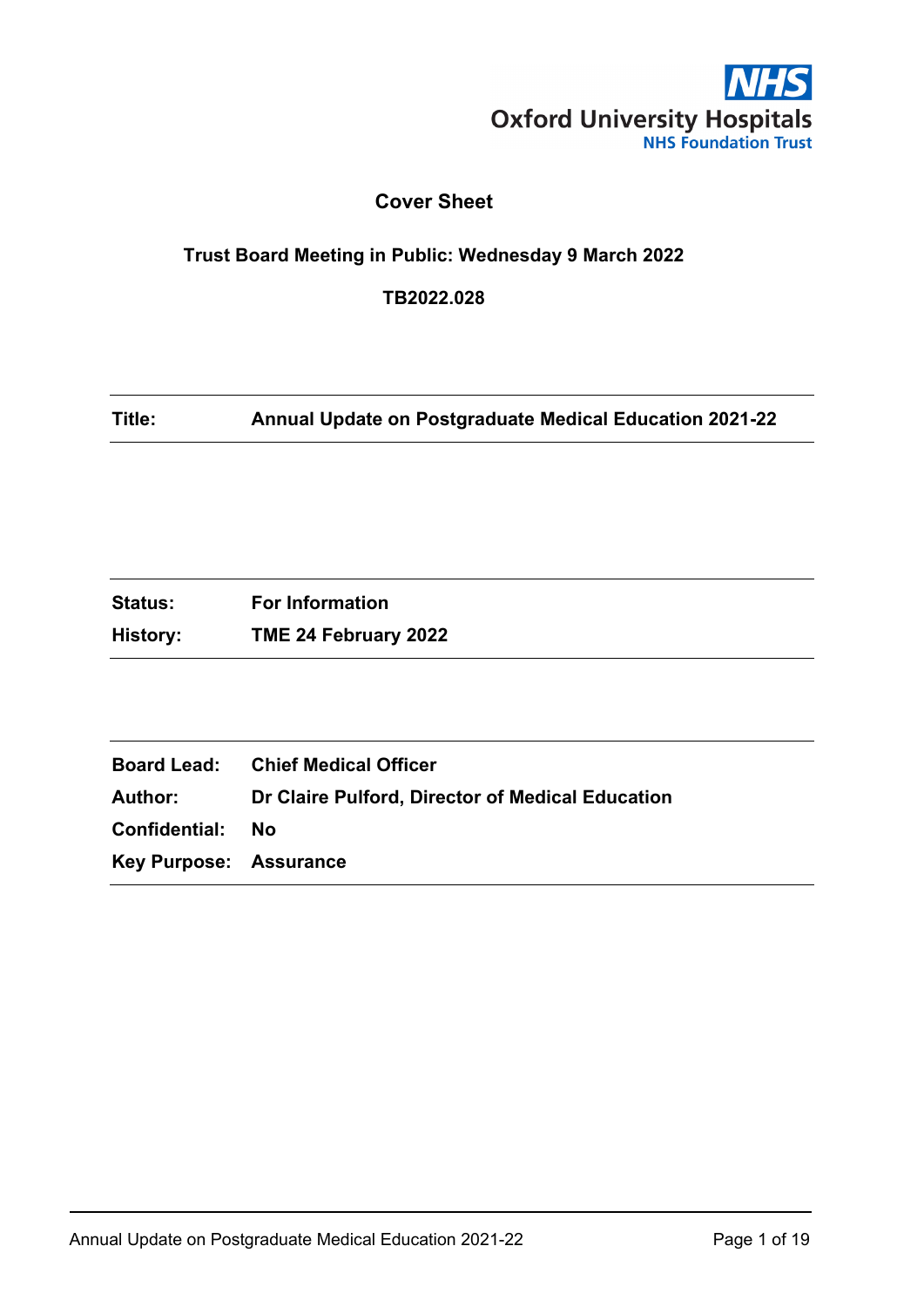# <span id="page-1-0"></span>**Executive Summary**

- 1. **COVID and Training Recovery.** The COVID pandemic continues to impact many aspects of working and training lives. A significant percentage of trainees require additional training time or curriculum-aligned training opportunities in order to complete their programmes, especially in 'craft' specialties. Generic competences, confidence and wellbeing are all areas highlighted as needing support – training recovery goes hand in hand with service recovery and "people recovery'. This report describes some of our HEE and OUH investments and programmes to support Training Recovery. We have already increased the amount of Simulation based Education (SBE) that we offer by investing in both equipment and faculty, with HEE funding support. We are also providing Training Recovery support for generic professional competences, and for wellbeing.
- 2. **Trainees and junior doctors**: There are 850 WTE trainee posts at OUHFT whose training is subject to quality management by the local office of Health Education England (HEE). In addition, there are approximately 60 SAS doctors and 300 Locally Employed Doctors (LEDs). The locally employed posts do not receive HEE funding and they have educational and development needs. There is a SAS Tutor and an LED Tutor in post to offer support and signposting to resources. The Shape of Training Review has led to curriculum changes in every speciality and in addition some programmes have undergone major reform.
- 3. **Trainers:** Every trainee in an HEE–recognised post has a named Educational Supervisor (ES) who is appropriately trained to be responsible for the overall supervision and management of a trainee's educational progress during their placement(s). They help manage study leave and exception reporting against the 2016 contract. They also have an important supportive and pastoral role. We identify, train and appraise all ESs to meet GMC requirements for recognition of the role.
- 4. **Funding:** In 2021-2 OUHFT received approximately £27M from HEE under the National NHS Education Contract to support postgraduate medical education. This includes trainee salary contributions, placement fees and some non-recurring funds for equipment or training. In addition to this we received Educational Support funding of £408K for OUHFT staff fulfilling educator roles for HEE.
- 5. **Supporting trainers and trainees:** Junior doctors have a range of active groups and fora and are represented on Education Governance Group, Junior doctors Forum and Medical Workforce Group. There are QI and leadership opportunities and programmes available for trainees and trainers. There is an excellent Faculty Development Programme for Educational Supervisors, which is being extended to regional educators. We are supporting 'Future Workforce' by taking Physician Associate students on Clinical placements. We offer a wide range of courses free to OUH trainees and trainers. We support coaching and peer mentoring schemes.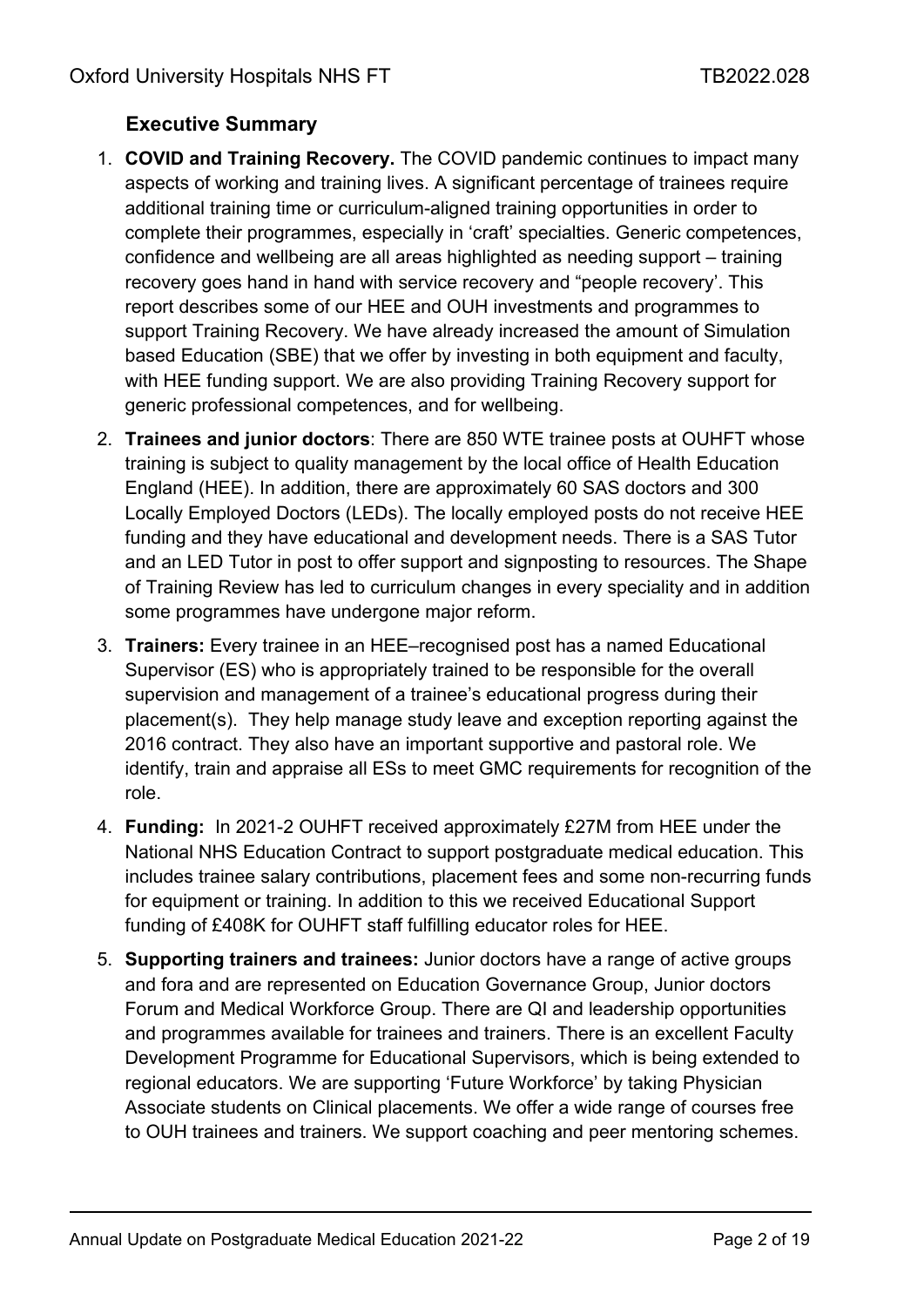- 6. **Induction and SMT:** All trainees are offered trust and department induction. All FY1 doctors have a hybrid induction of at least 1 week, including practical sessions, required SMT, and shadowing the outgoing post. In 2021 an additional 5 days shadowing was funded and offered to all new FY1 starters
- 7. Educational **Administration and Governance:** The DME reports to the Board through the CMO and also reports to the PG Dean for Educational governance and QA issues around the learning environment and support of trainees. A risk register is kept which is mainly based on concerns raised in the GMC National Training Survey and HEE National Education and Training Survey.
- 8. **Training Survey Results:** The detailed responses to these surveys are available in the public domain and can be explored using interactive reporting tools. The direction of travel for many of our posts remains one of continuous improvement – in response to improvement and action plans. The GMC National Training Survey includes more departments and specialties than ever before reported as 'positive outliers. There are no 'triple-red' departments this year and no departments on GMC enhanced monitoring.
- 9. **Simulation and Technology Enabled Learning (STEL):** We have a comprehensive Simulation-Based Education (SBE) programme. Work has included:
	- Design of a strategy for effective delivery of SBE for trainees in line with curricular requirements for all the postgraduate schools and with the new national Patient Safety Syllabus
	- The formation of an oversight committee for the delivery of SBE for trainees in the OUH
	- A scoping project to determine the range of equipment for SBE and the educational estate / clinical areas where it is used
	- A Regionwide SBE working group to develop a strategy for the effective delivery of SBE across Thames Valley
- 10.**Landscape and Horizon Scanning:** COVID effects continue to impact training. Alongside Service Recovery and People Recovery OUHFT will need to continue support Training Recovery. Pressures will persist for many months and likely years. The new HEE Educational Contract has been in place from April 2021 and external governance requirements may change to require more assurance from us. Next year HEE will merge with NHSE/I in reforms that will 'put recruitment, training and retention of NHS staff and digital transformation at the heart of the NHS in England'. The role of the Buckingham Oxfordshire and Berkshire Integrated Care System and our relationships within it will become more important.
- 11. **Conclusions:** This report provides a description of the current situation of the postgraduate medical education training programmes at OUHFT and an overview of their performance against the requirements of HEE and GMC.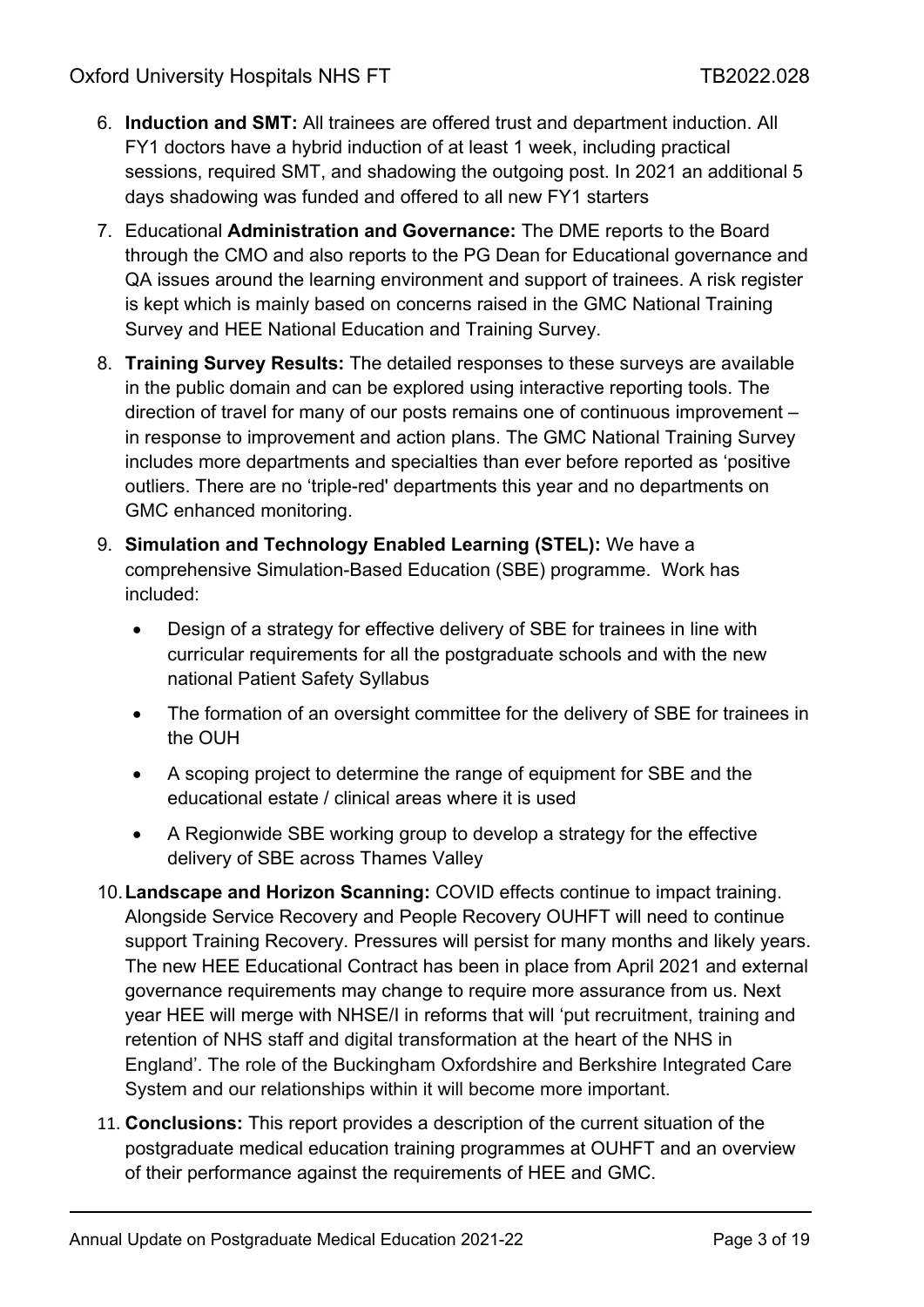Oxford University Hospitals NHS FT THE TB2022.028

- Overall OUHFT continues to improve year on year. More of our programmes than ever before have received multiple positive (green) outliers this time and this should be celebrated. We have no 'triple red' outliers and no areas on enhanced GMC monitoring.
- Individual trainee experiences also need to be attended to. We have positive feedback from HEETV Quality Committee on the DME Team's proactive approach to educational quality assurance.
- We have a Training Recovery programme which includes excellent Simulation Based Education, a new Regional multiprofessional endoscopy academy and a new support programme for senior trainees in their transition to consultant posts.
- Wellbeing of the healthcare workforce is of particular importance, and it may take months or years to fully address.
- The Board approved a Postgraduate Medical Education Strategy in November 2021 and work continues on its implementation and monitoring this year

#### **Recommendations**

12.The Trust Board is asked to:

• Receive this paper for information.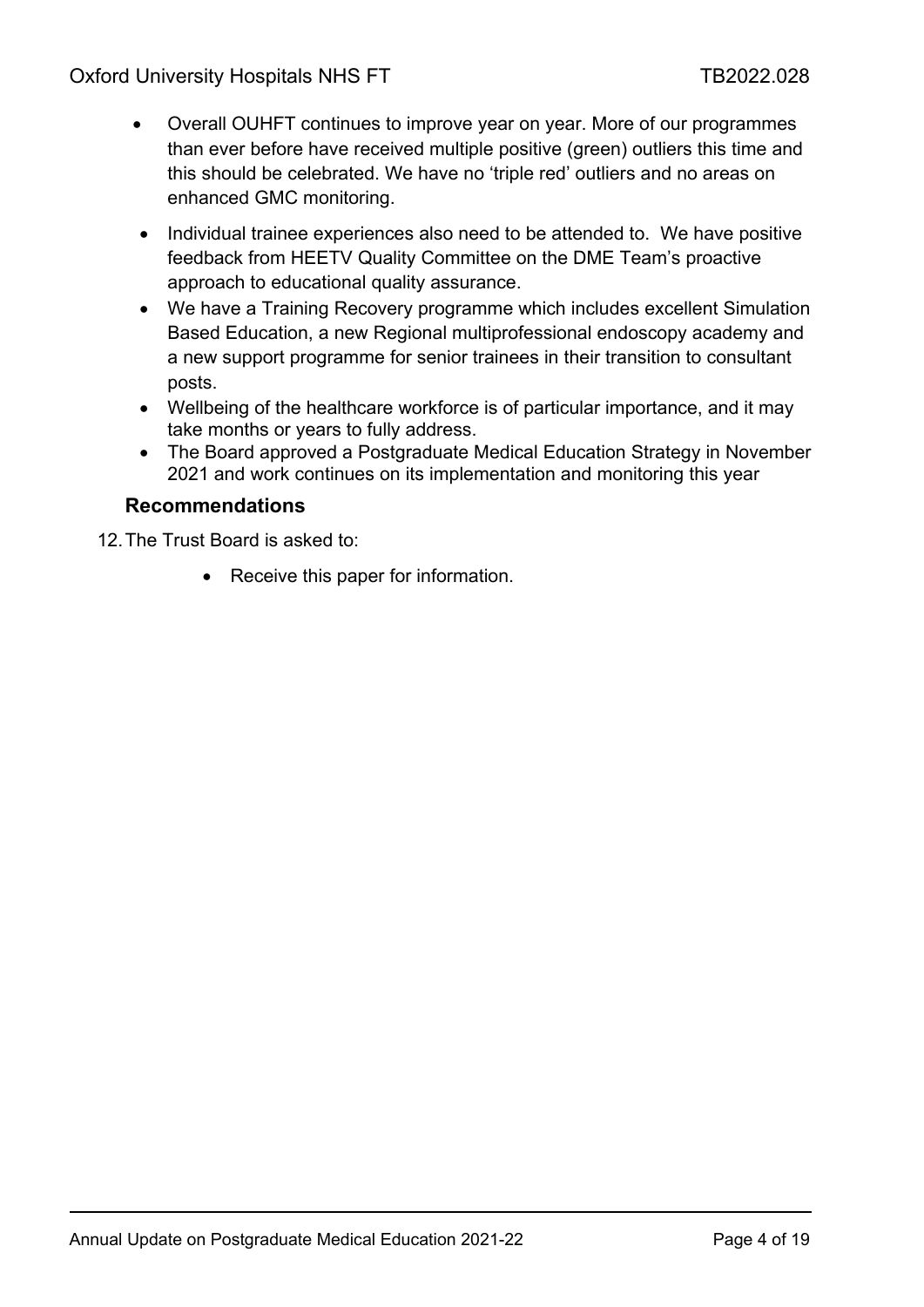## **Contents**

| 1 <sub>1</sub> |                                                           |  |
|----------------|-----------------------------------------------------------|--|
| 2.             |                                                           |  |
| 3.             |                                                           |  |
| 4.             |                                                           |  |
| 5.             |                                                           |  |
| 6.             |                                                           |  |
| 7 <sub>1</sub> | Educational Administration and Governance Arrangements 14 |  |
| 8.             |                                                           |  |
| 9.             |                                                           |  |
| 10.            |                                                           |  |
| 11.            |                                                           |  |
| 12.            |                                                           |  |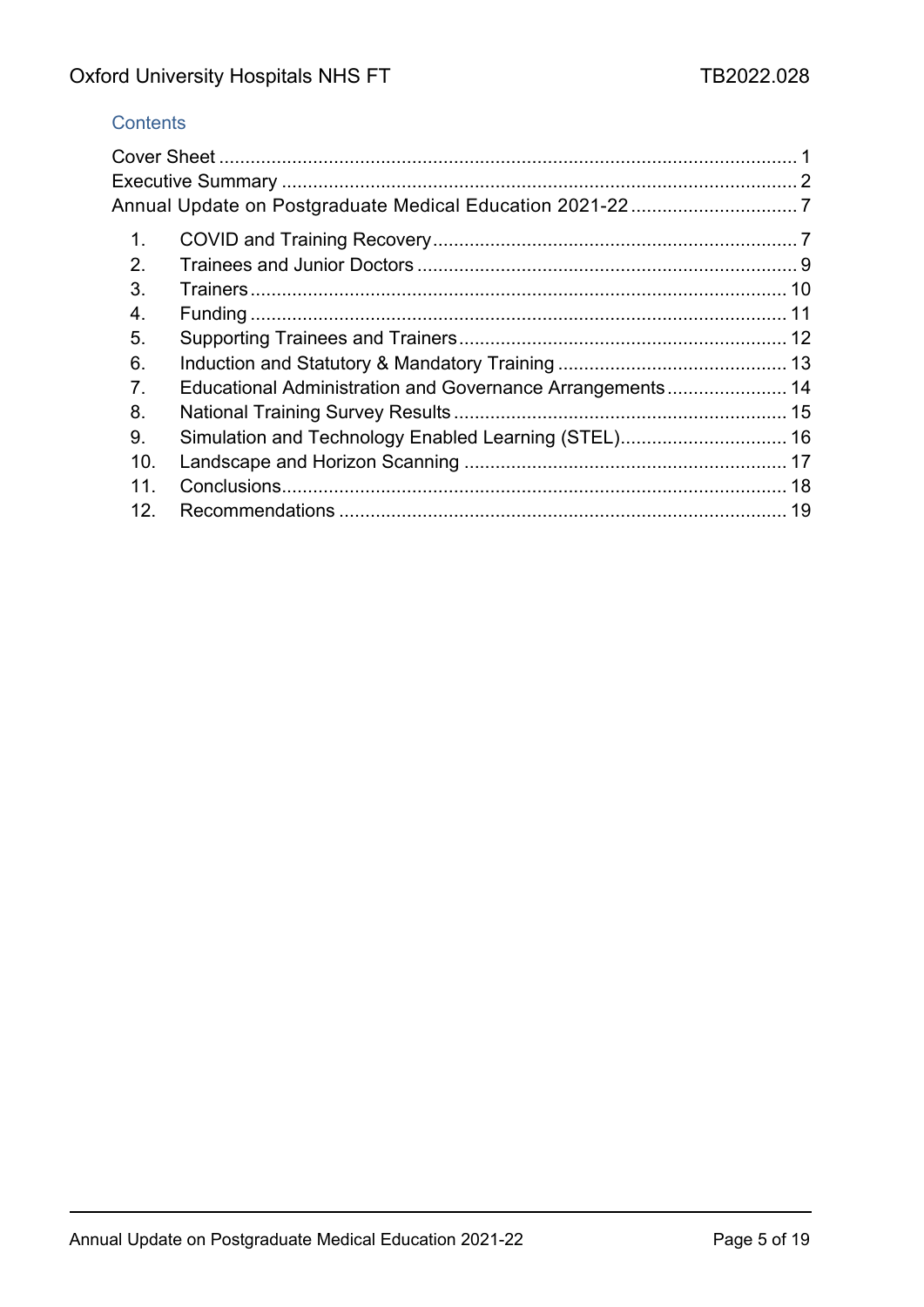In 2021 the Postgraduate Medical Education Strategy was launched and approved by the Board.

Its Key Objectives and themes are:

**Oxford University Hospitals NHS Foundation Trust** 

# **OUH Postgraduate Medical Education Strategy** 2021-2025

OUH will use 8 themes, underpinned by our Trust Values, to guide our development as an organisation that educates, trains, and develops all its medical staff to reach their full potential; and to be able to recruit and retain a workforce who understand and live out our trust values, and deliver the best care for patients.



Learning | Respect | Delivery | Excellence | Compassion | Improvement

Postgraduate Medical Education at OUH - OMI 79490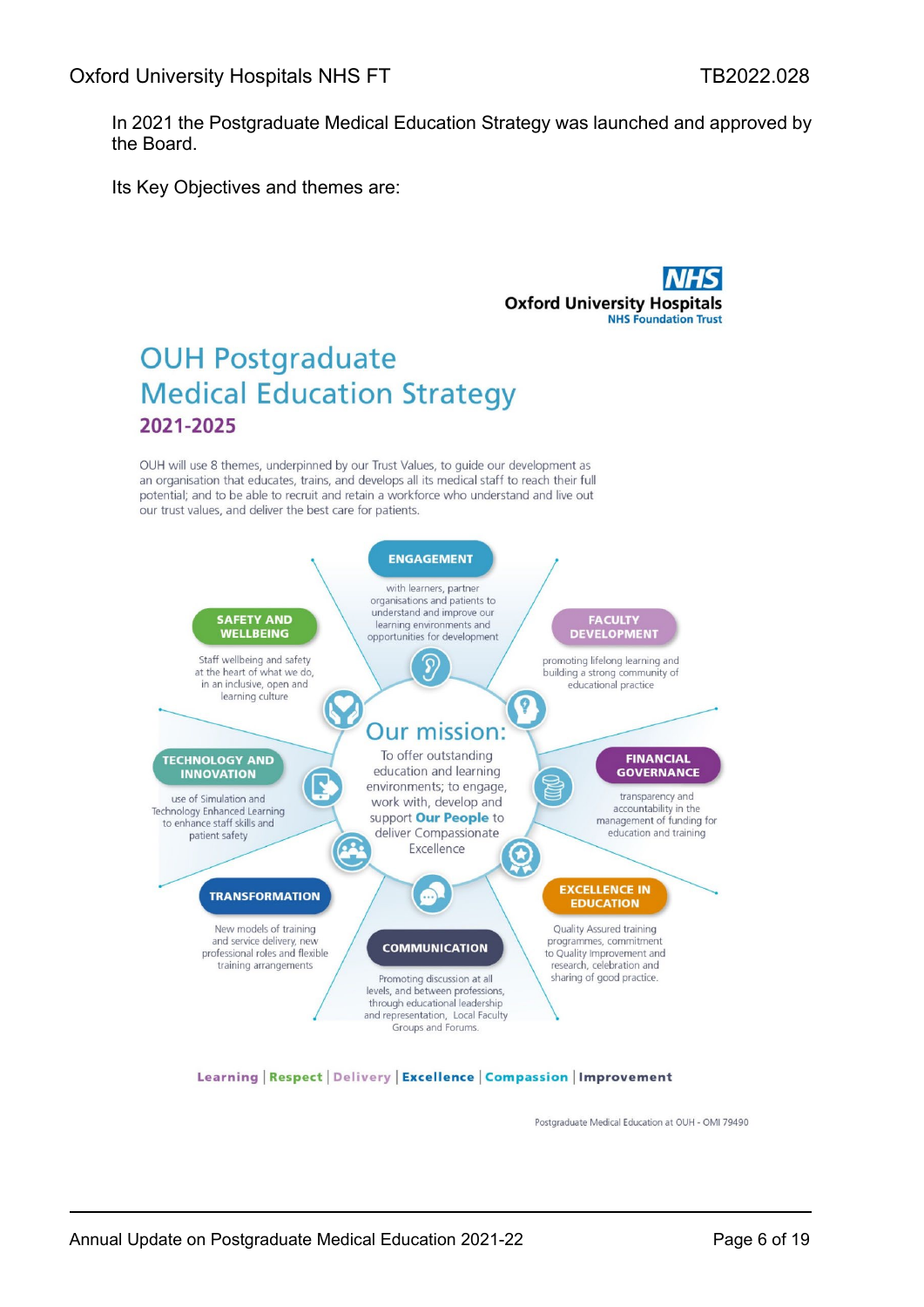## <span id="page-6-0"></span>**Annual Update on Postgraduate Medical Education 2021-22**

#### <span id="page-6-1"></span>**1. COVID and Training Recovery**

- 1.1. The COVID pandemic continues to impact many aspects of working and training lives.
- 1.2. In the first and second waves of COVID, postgraduate and undergraduate training was disrupted, largely by COVID redeployment and service changes. In later waves the disruption and uncertainty were due to work intensity and workforce shortages with high staff absence levels, increasing admissions both with and for COVID across many specialties, and high staff absences leading to unpredictable rota gaps, with an increasing backlog of planned work.
- 1.3. In 2020 the General Medical Council (GMC) brought forward registration for graduating medical students to allow them to become Interim Foundation Year doctors (FiY1s). This did not happen again in 2021, but an extra 5 days of shadowing was funded for all new Foundation 1 doctors who chose to take it up, in addition to the usual 1 week of induction.
- 1.4. In previous 'waves' of COVID, OUH received significant numbers of COVID patients and needed to redeploy junior doctors, including trainees, to acute COVID care. Learning from the first wave informed our planning for the second. We have committed to adherence to the principles laid out nationally and regionally by HEE with respect to the redeployment of doctors in training. In the recent omicron wave the challenges have been filling rotas and covering staff absence rather than needing to redeploy staff to specific COVID areas. Junior doctor trainee representatives and the Directors of Medical Education and Workforce have been involved in discussing redeployment planning, protocols, and principles. We have not needed to formally redeploy trainees in the most recent omicron wave but acknowledge the flexibility and willingness of all staff to provide extra bank, locum and cross-cover and support services in need.
- 1.5. There have been monthly regional HEE Training Recovery meetings including the PG Dean, Heads of School and DMEs in the region to ensure a common approach and share good practice.
- 1.6. A significant percentage of trainees require additional training time or curriculum-aligned training opportunities in order to complete their programmes, especially in 'craft' specialties, such as surgery, cardiology, gastroenterology and anaesthetics.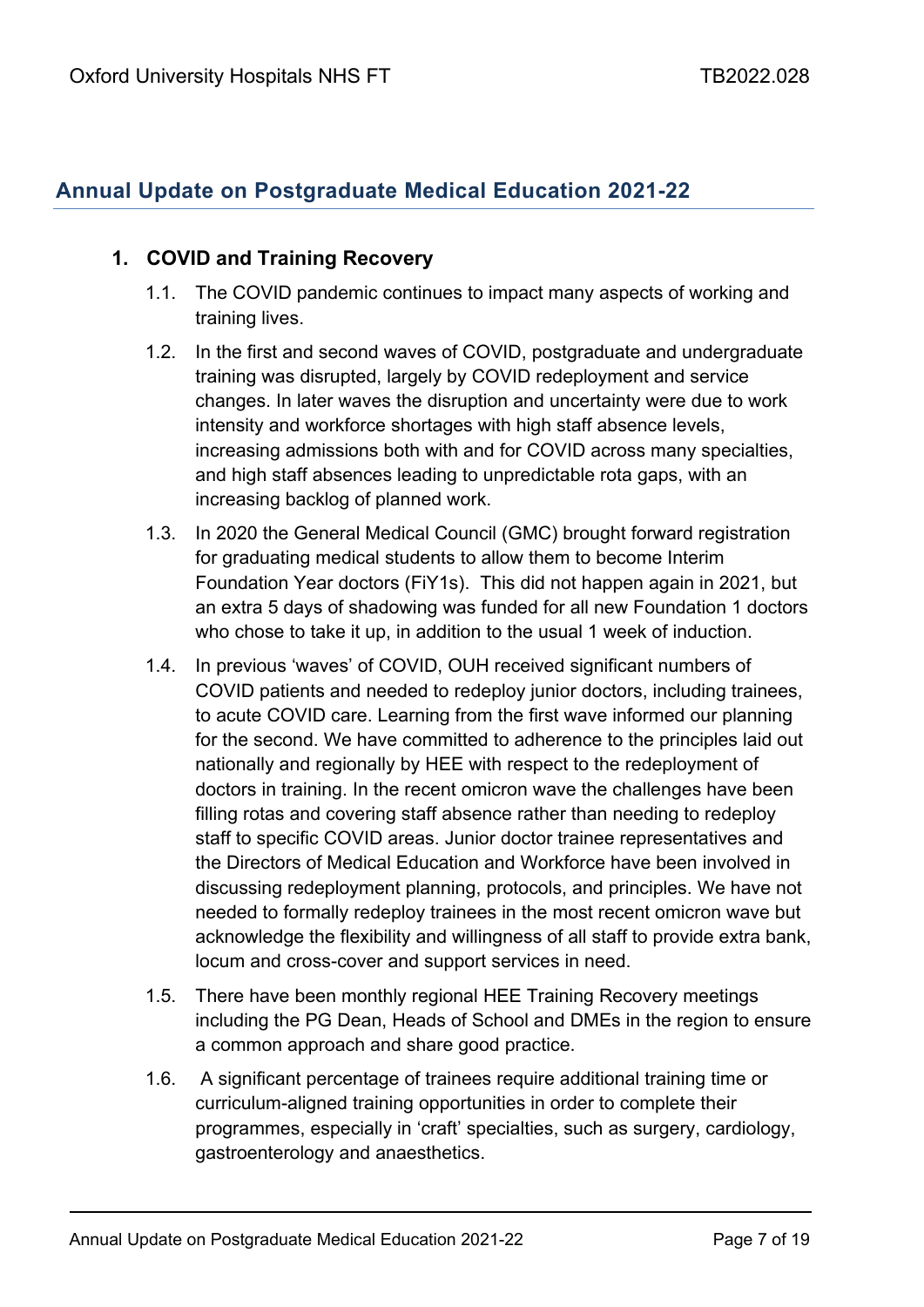- 1.7. OUH is the site for a new Regional Endoscopy Academy which will support multiprofessional learners in gaining endoscopy skills. We have bid successfully for backfill funding from HEE to allow 8 trainees to each have 2 weeks immersive endoscopy experience to help meet required competences.
- 1.8. We have already increased the amount of Simulation based Education (SBE) we are offering by investing in both equipment and faculty, with HEE Funding support.
- 1.9. We are also providing Training Recovery support targeted at generic professional competences, and for peer support & wellbeing. An OUH 'Becoming a Consultant' programme for senior Trainees is launching in 2022, and we are also supporting coaching and mentoring initiatives for senior trainees, and training and support for any trainer or trainee who wishes to become a peer mentor.
- 1.10. OUH has paid attention to wellbeing for all its staff and trainees can access any of the trust wellbeing resources. There are also additional sources of support for trainees within the postgraduate education system, including their Educational Supervisors (ESs) and Training Programme Directors (TPDs) Educational supervisors already provide pastoral care and a continuity of relationship when trainees rotate between posts. During COVID they have had wellbeing conversations with their trainees. They are able to encourage and signpost them to engage with both trust and HEE resources. The Trust Head of Wellbeing has spoken on the Faculty Development Programme to highlight to our educators what is available, and trainees themselves have produced and shared signposting information. In addition to the trust resources, trainees and trainers can access a range of funded regional HEE resources including trainee-trainee peer support groups, classes and workshops, coaching and a range of online resources, hosted by the HEE Thames Valley Professional Support and Wellbeing Unit. [Professional Support & Wellbeing Service -](https://thamesvalley.hee.nhs.uk/resources-information/professional-support-wellbeing/) Working [across Thames Valley \(hee.nhs.uk\).](https://thamesvalley.hee.nhs.uk/resources-information/professional-support-wellbeing/) We have commissioned some mentoring training and local coaching capacity as well as 'Survive and Thrive' workshops for the next year in addition to our ongoing programmes.
- 1.11. The national picture for training is explored in more detail in the GMC State of Medical Education & Practice report 2021 [ SOMEP] [The state of](https://www.gmc-uk.org/about/what-we-do-and-why/data-and-research/the-state-of-medical-education-and-practice-in-the-uk)  [medical education and practice in the UK -](https://www.gmc-uk.org/about/what-we-do-and-why/data-and-research/the-state-of-medical-education-and-practice-in-the-uk) GMC (gmc-uk.org) . Key points include:
	- Reported burnout levels are higher than they have been in previous years
	- A significant number of trainees have concerns about progression and
	- Training Recovery needs.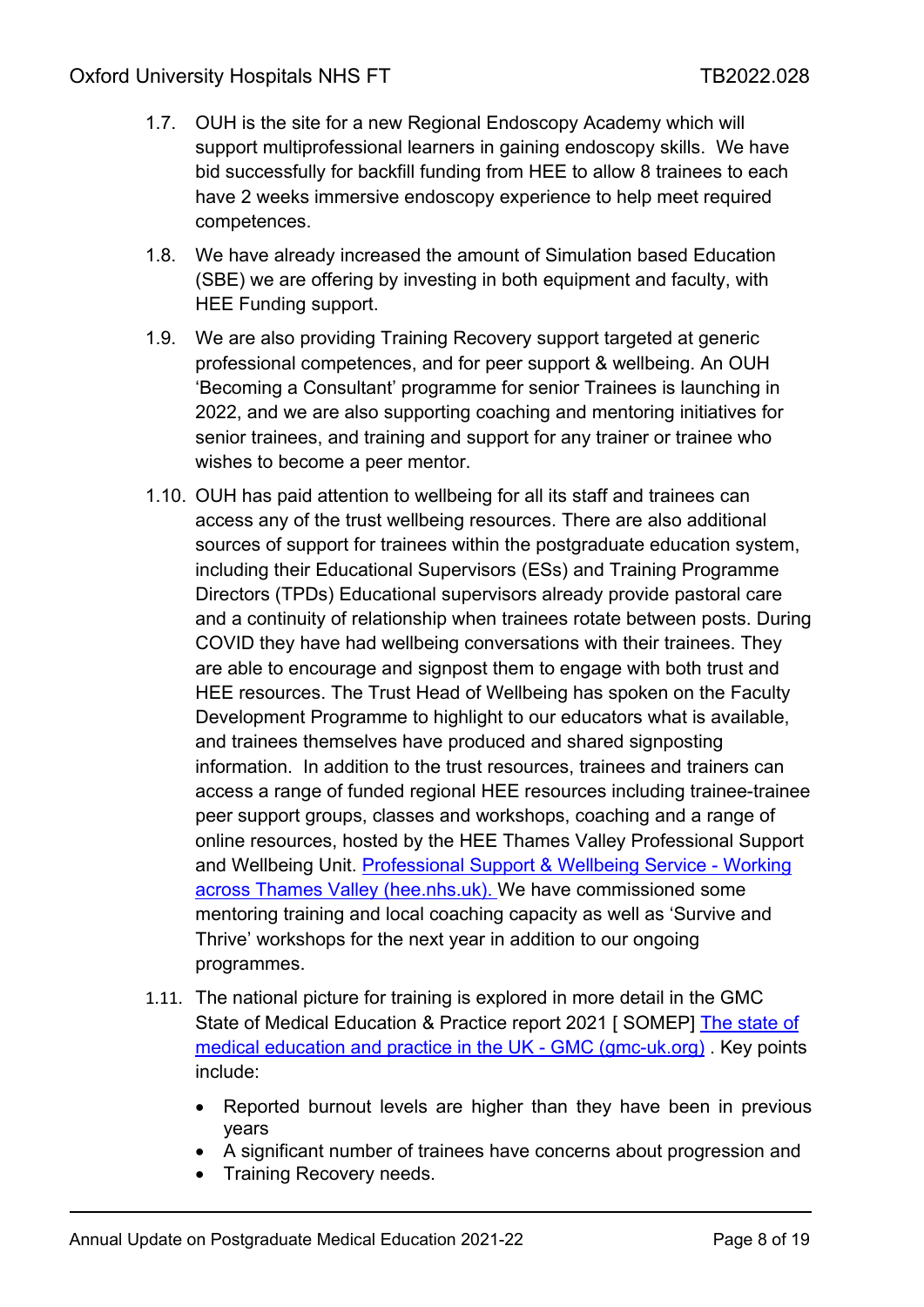- Positive changes include innovation with more access to virtual learning environments and Simulation Based Education.
- Looking forward the opportunity to retain positive changes is now. Compassionate cultures help retain the positive changes made during the pandemic. There must be a focus on supporting workloads and efficient ways of working.

#### <span id="page-8-0"></span>**2. Trainees and Junior Doctors**

2.1. There are approx. 850 WTE trainee doctor posts at OUHNFT in 2021-22**.**  The majority are tariff-funded by Health Education England (HEE) - we receive a salary contribution and a placement fee**.** There are 232 (28%) posts that recognised for training by HEE, but are trust funded. There are approximately 50 posts partially funded on the NIHR scheme (Academic Clinical Fellows and Clinical Lecturers).

| <b>Training Grade WTE posts</b> | <b>Total in Each</b>                |
|---------------------------------|-------------------------------------|
| <b>Foundation FY1</b>           | 91                                  |
| <b>Foundation FY2</b>           | 113 (72 of which are trust funded)  |
| Core trainees including ST 1/2  | 125 (20 of which are trust-funded)  |
| <b>Specialty Trainees ST3+</b>  | 410 (130 of which are trust-funded) |
| <b>GPVTS Trainees</b>           | 55 (10 of which are trust-funded)   |
| <b>Public Health Trainees</b>   | 28                                  |
| <b>Dental Trainees</b>          | 10                                  |

2.2. Current post numbers:

- 2.3. In addition, there are approximately 60 SAS grade doctors and 300 Locally Employed Doctors (LEDs) who are not in posts formally recognised for training and who do not receive salary or tariff funding from HEE but still have development and supervision needs. The Directors of Medical Education and Medical Workforce work together with the LED Tutor and SAS Tutor, to support this group of doctors. In the past year we have working on signposting to resources, joined a national, LED Tutor Network, and are working on a charter for LEDs, representation at Junior Doctors Forum, access to trained supervisors, and portfolio support.
- 2.4. We have a small number of doctors from overseas working on short-term (up to 2 year) sponsored Medical Training Initiative posts. The Medical Training Initiative (MTI) is a national scheme designed to allow a small number of doctors to enter the UK from overseas for a maximum of 24 months, so that they can benefit from training and development in NHS services before returning to their home countries. These are often experienced and relatively senior doctors coming to Oxford to develop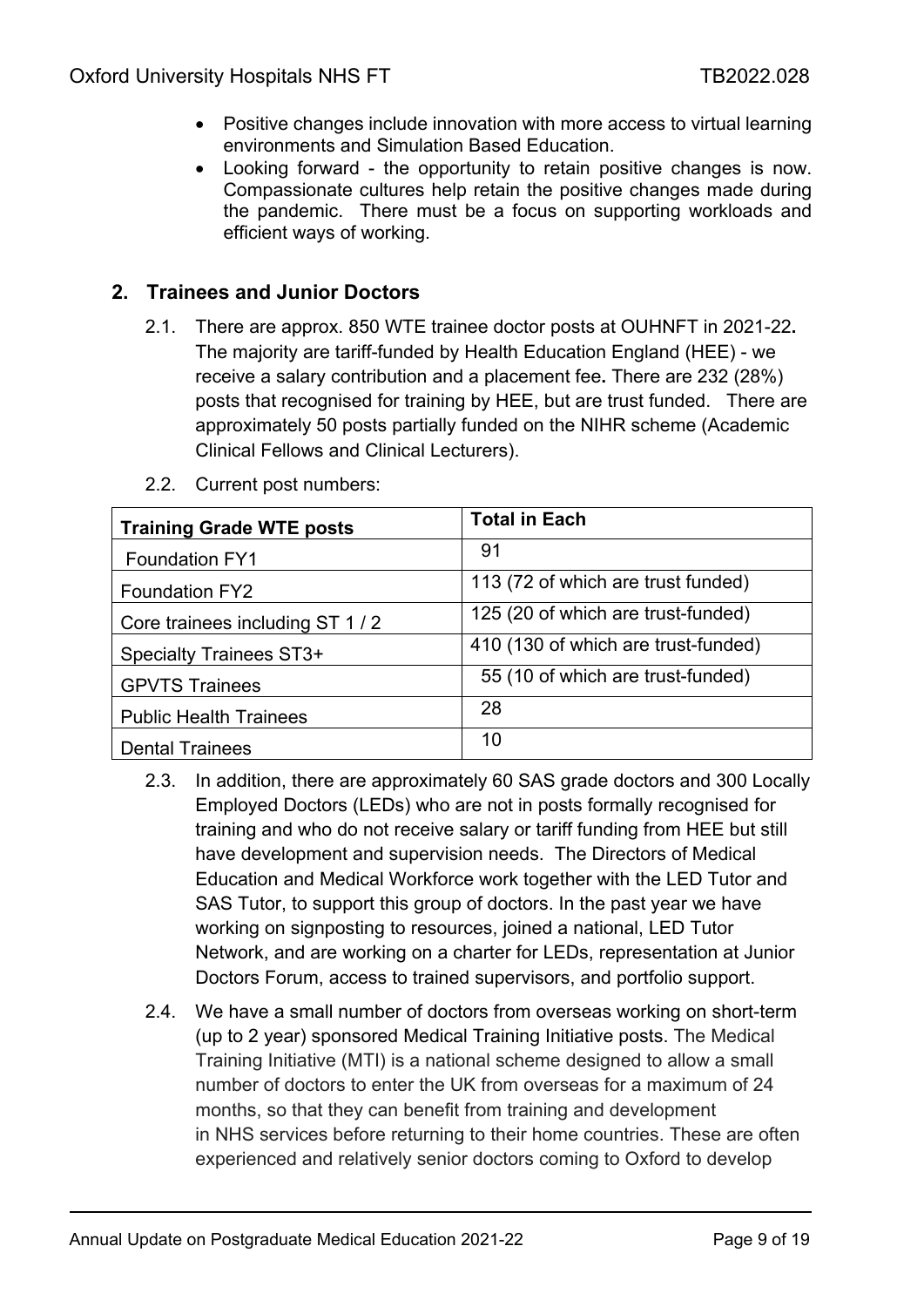specific areas of higher training. Over time we have built up relationships with some countries and hospitals.

- 2.5. The Shape of Training Review has led to curriculum changes in every speciality and in addition some programmes have undergone major reform.
- 2.6. Recruitment to Core Medical Training ceased in 2019 and the new internal medicine training programmes of IMT and ACCS-IM are now in place. The updated Foundation Programme is also fully implemented.
- 2.7. In 2021 'Improving Surgical Training' (IST) scheme, a new competencebased, run-through training programme in General Surgery was piloted but has paused recruitment in England for 2022. The number of surgical training posts will be maintained as posts are added back into core surgical recruitment
- 2.8. The GP contract (2019) increases the number of GP training places overall, but they will spend more training time in GP surgeries and less in acute hospital posts from 2022. It is estimated that GP VTS schemes will need  $\sim$  30% fewer hospital posts. The impact of this may be significant in some areas of service and we are exploring this with HEE and the GP Deans.
- 2.9. We have kept our trainers educated and updated on new programme and curriculum requirements.
- 2.10. From August 2021 all Foundation Trainees and many core and higher trainees are required to be given Self Development Time (SDT) in their work schedules. This has led to a reduction in rostered time available for clinical activities of approximately 5-10%, but an increase in other valuable and productive activities such as audit, QI and Leadership activity. Departments have worked hard to adjust their scheduling to accommodate these requirements. This is an opportunity for us to help doctors early in their career to develop essential leadership, education and QI skills and for them to contribute to non-clinical activities in the organisation. Provide any background required to the issues outlined in the paper.

## <span id="page-9-0"></span>**3. Trainers**

- 3.1. Every trainee in an HEE–recognised post has a named Educational Supervisor (ES) who is appropriately trained to be responsible for the overall supervision and management of a trainee's educational progress during their placement(s). They also have an important supportive and pastoral role.
- 3.2. Educational Supervisor is a GMC recognised role. The DME keeps a regularly updated list of those supervisors who have completed their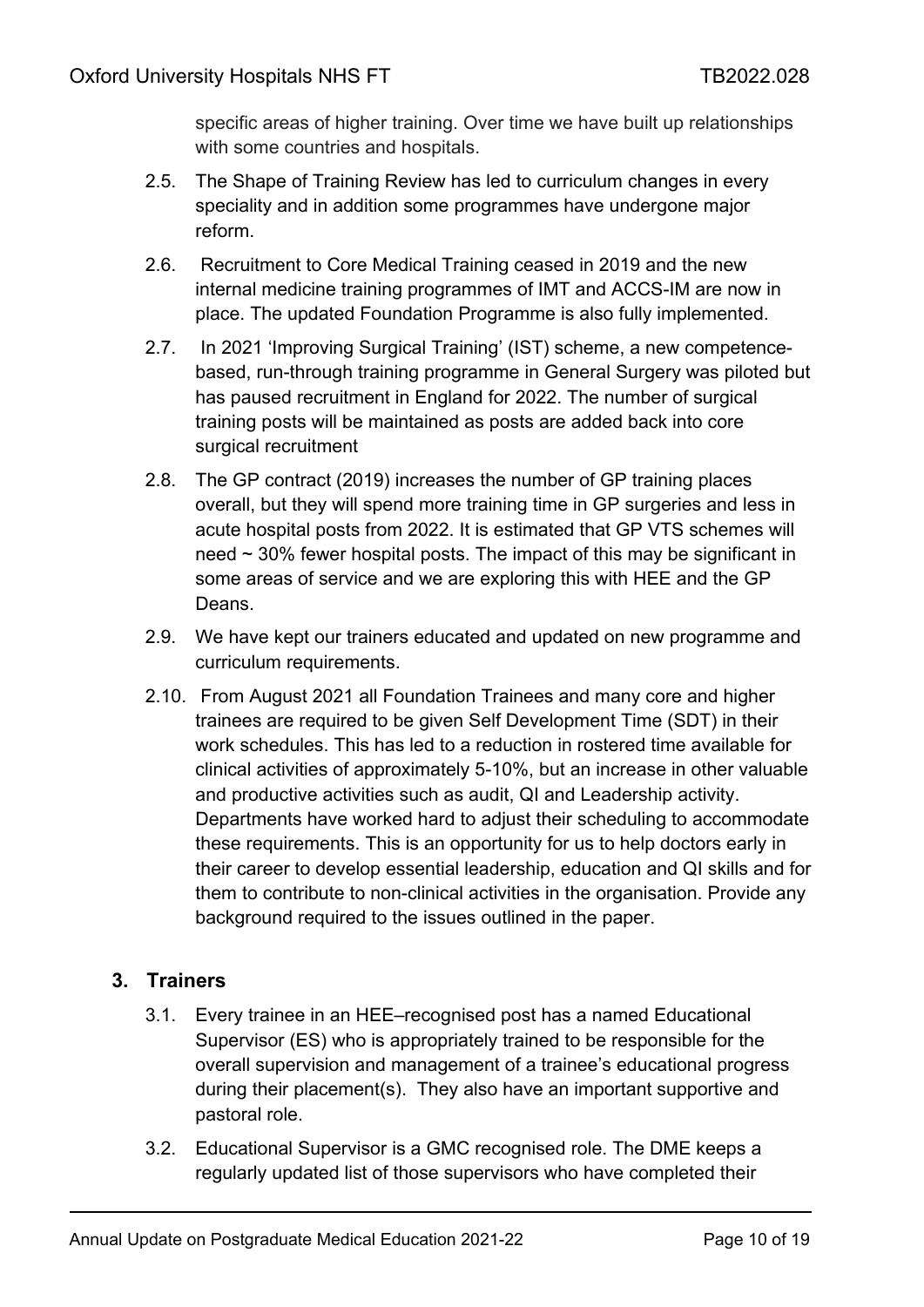required training. Funding for the ES role comes from HEE tariff and there is a tripartite agreement between HEE/ OUHFT / ESs which allows for payment, via recognition within job plans, of ES role. ESs are pivotal in supporting trainees in navigating their educational development and have provided an important pastoral role during COVID. We have gradually increased the number of trainers over the past 2 years and now have over 500 recognised ESs. It is mandatory for ES who supervise HEE trainees to have completed training and be on trust list of recognised trainers. It is not mandatory for non-trainees / trust posts to have an ES, but it is good practice for those who are supervising locally employed junior doctors to have been trained and recognised in this role.

- 3.3. Since 2018 the ES is responsible for approving Study Leave for their trainees, although the budget for this is now held regionally at Deanery and not trust level.
- 3.4. Exception Reporting by junior doctors continues against work schedules and education opportunities. The GSWH and DME report regularly to the JDF and the Board on this. Since March 2021 there have been 52 Exception Reports relating to missed educational opportunities, all of which have been closed, and 525 Exception Reports relating to hours / rest.

## <span id="page-10-0"></span>**4. Funding**

- 4.1. Every trainee in an HEE–recognised post has a named Educational Supervisor (ES) who is appropriately trained to be responsible for the overall supervision and management of a trainee's educational progress during their placement(s). They also have an important supportive and pastoral role.
- 4.2. Educational Supervisor is a GMC recognised role. The DME keeps a regularly updated list of those supervisors who have completed their required training. Funding for the ES role comes from HEE tariff and there is a tripartite agreement between HEE/ OUHFT / ESs which allows for payment, via recognition within job plans, of ES role. ESs are pivotal in supporting trainees in navigating their educational development and have provided an important pastoral role during COVID. We have gradually increased the number of trainers over the past 2 years and now have over 500 recognised ESs. It is mandatory for ES who supervise HEE trainees to have completed training and be on trust list of recognised trainers. It is not mandatory for non-trainees / trust posts to have an ES, but it is good practice for those who are supervising locally employed junior doctors to have been trained and recognised in this role.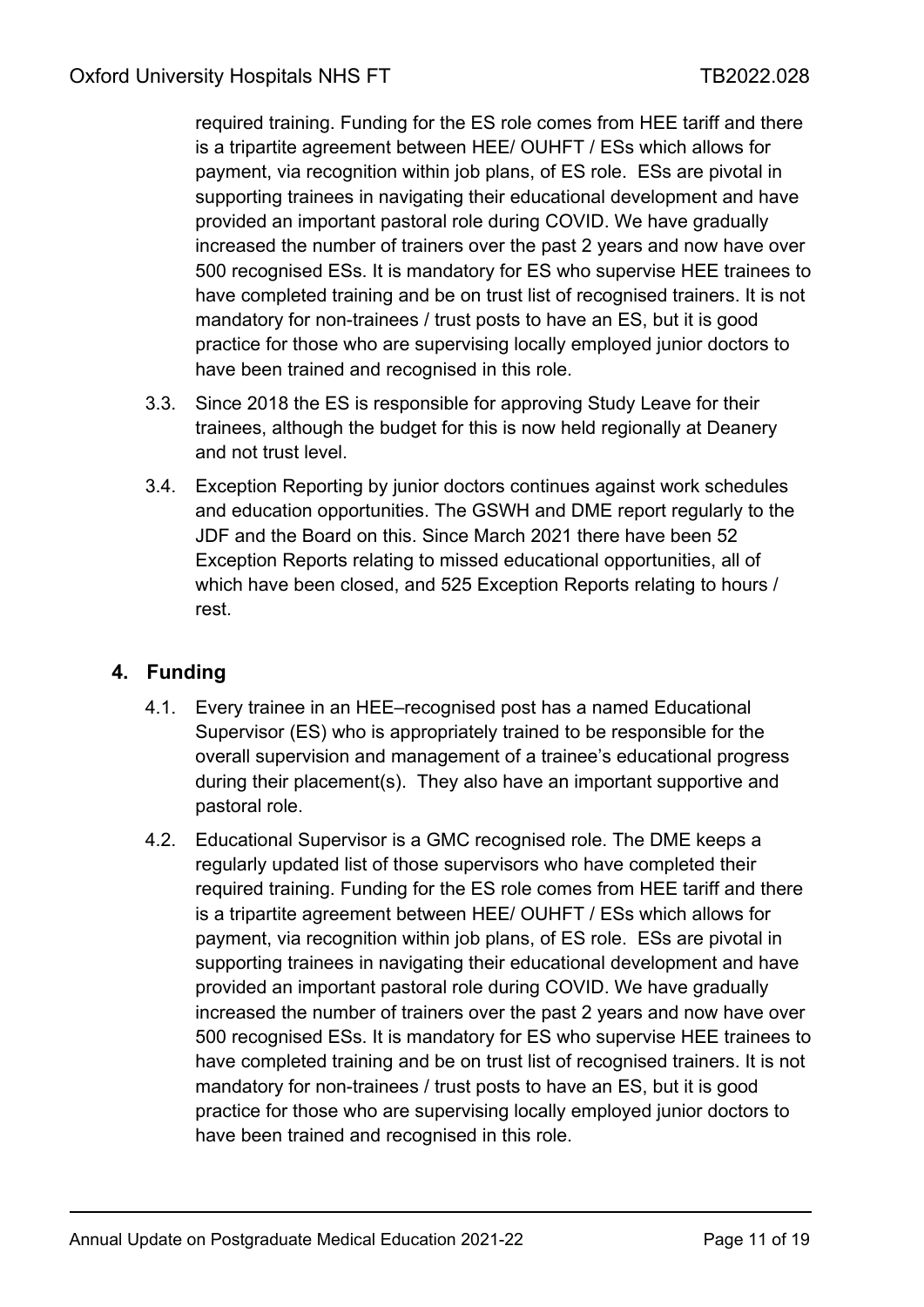- 4.3. Since 2018 the ES is responsible for approving Study Leave for their trainees, although the budget for this is now held regionally at Deanery and not trust level.
- 4.4. Exception Reporting by junior doctors continues against work schedules and education opportunities. The GSWH and DME report regularly to the JDF and the Board on this. Since March 2021 there have been 52 Exception Reports relating to missed educational opportunities, all of which have been closed, and 525 Exception Reports relating to hours / rest.

## <span id="page-11-0"></span>**5. Supporting Trainees and Trainers**

- 5.1. There are many well established Trainee Representative Groups in OUHNFT. These include regular forums representing various grades e.g. Medical Registrars Group, Core Medical / Internal Medical Trainees Group, and several Foundation Doctors groups including the Foundation Education Leads (FELs) and Oxford Foundation Trainee Group. (OFTRG). Their group meetings are supported by Postgraduate staff and Tutors.
- 5.2. Junior Doctors, the Directors of Medical Education and Medical Workforce are members of the Junior Doctors Forum which is chaired by the Guardian of Safe Working Hours (GSWH) and was established as part of the 2016 Contract. This has been active and during COVID peaks has hosted several extraordinary JDF meetings which members of the Redeployment Team have attended to answer questions.
- 5.3. All representative groups have flourished in the new virtual environment, with increased attendance made possible via Teams, and more 'real-time' interaction possible between meetings via messaging.
- 5.4. In 2021 22 we have continued to expand our Faculty Development Programme for Educators with regular Educational Supervisor Update days, Q&A sessions and an online resource library. These meet the ongoing CPD needs of educators, and also promote a peer network of educators. This has had excellent feedback and we have been asked to expand the resources to educators across the region.
- 5.5. The successful FMLM-accredited Emerging Leaders Programme (ELP), leading to Associate Fellow status, continues to run. It was initially for trainee doctors but is now multidisciplinary.
- 5.6. We have just succeeded in a multi trust bid to run a regional 'Leaders in Training' programme for HEE trainees and educators based on the ELP.
- 5.7. The OUH QI Hub supports trainee doctors as well as other disciplines and grades in QI projects. Foundation Doctors all have access to a QI programme run in conjunction with OxStar.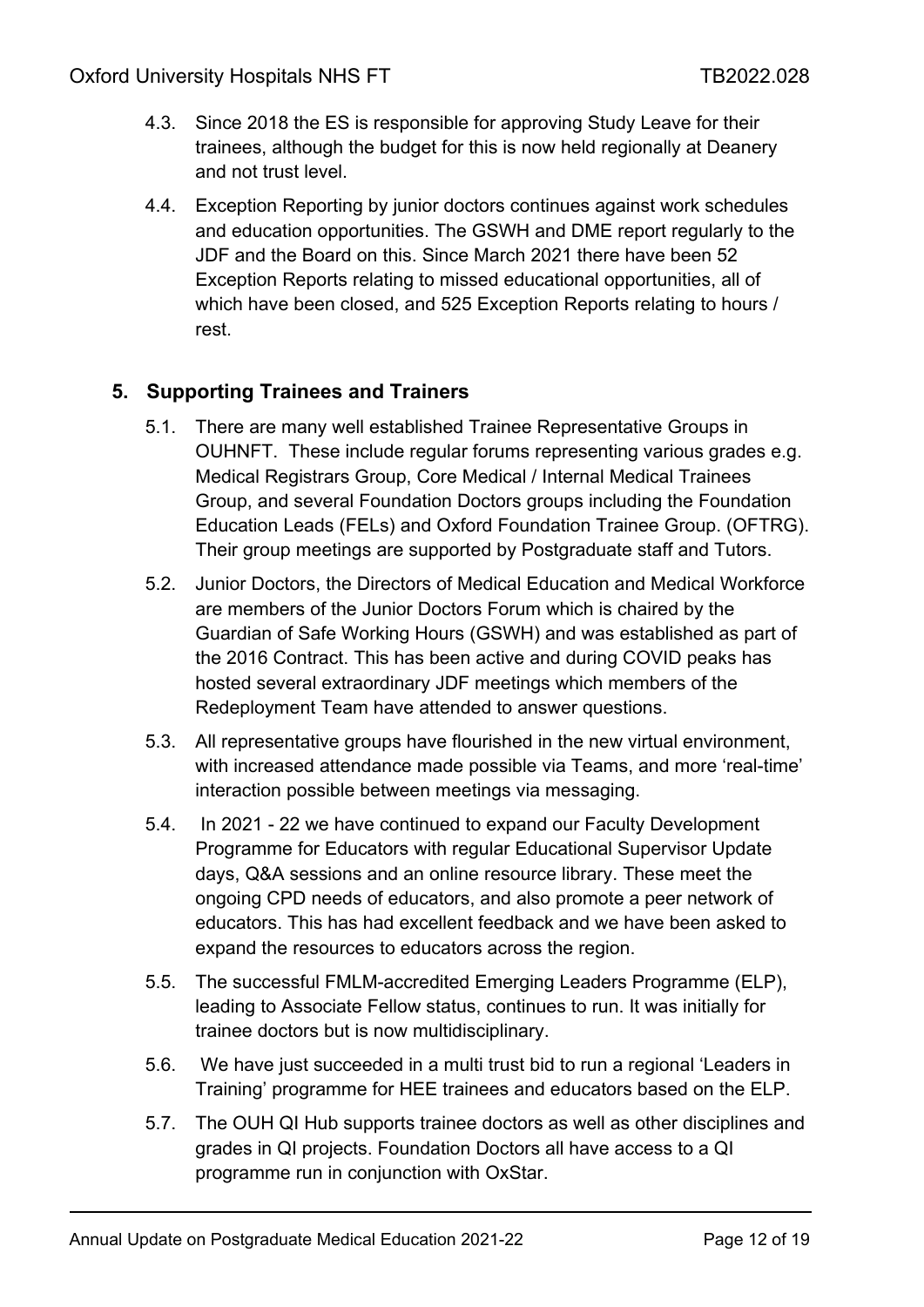- 5.8. Trainees and trainers are involved in auditing whether Self Development Time is available and how it is used and in 2022 will be piloting ideas on how to link trainees into trust priorities and themes.
- 5.9. We encourage trainers and trainees to communicate with and feed back to each other. We have a Trainer of the Month award and encourage the use of Reporting Excellence.
- 5.10. The inaugural OUH Junior Doctor of the Year Awards ran in 2020 but not in 2021 – we hope to reintroduce them in 2022.
- 5.11. The Department of Postgraduate Medical Education run an extensive programme and well-received programme courses for trainees and trainers which are free to our staff.
- 5.12. The DME maintains links both informally and formally with Educators in other disciplines including Nursing, Midwifery, AHP, and the Clinical Medical School, and co-chairs the multiprofessional OUH Clinical Education & Training Committee (C- ETC) and the OUH – University of Oxford Medical School Joint Education & Training Committee (J-ETC)
- 5.13. HEE funds a formal Supported Return to Training programme (SuppoRTT) for trainees starting in, or returning to, an approved training after being out of training for 3 months of more, or who are new to the NHS. ESs have a vital role in this support programme, being the key point of contact with the trainee. [https://www.hee.nhs.uk/our-work/supporting-doctors-returning](https://www.hee.nhs.uk/our-work/supporting-doctors-returning-training-after-time-out)[training-after-time-out.](https://www.hee.nhs.uk/our-work/supporting-doctors-returning-training-after-time-out) This funding is only available for HEE trainees but some of the resources developed are useful and accessible to doctors who are not trainees but are new to the NHS.
- 5.14. **Future** Workforce there will be some expansion in training places, but the largest gains will come from a flexible and innovative approach to developing other roles within the healthcare team. Roles such as Physician Associates and Support Workers can be used, and these posts are gradually being developed. We currently have 7 Physician Associates in post and have an active development programme for them. We started offering placements in 2020-21 to Physician Associate Students in 2021 from Buckinghamshire New University on clinical placement to try to encourage a mutual relationship that will help us develop our workforce in future. The first cohort will graduate in 2022 and feedback has been very good.

## <span id="page-12-0"></span>**6. Induction and Statutory & Mandatory Training**

6.1. Trust induction has moved largely to online delivery which has been well received and enables it to be delivered more flexibly and in a COVID secure way.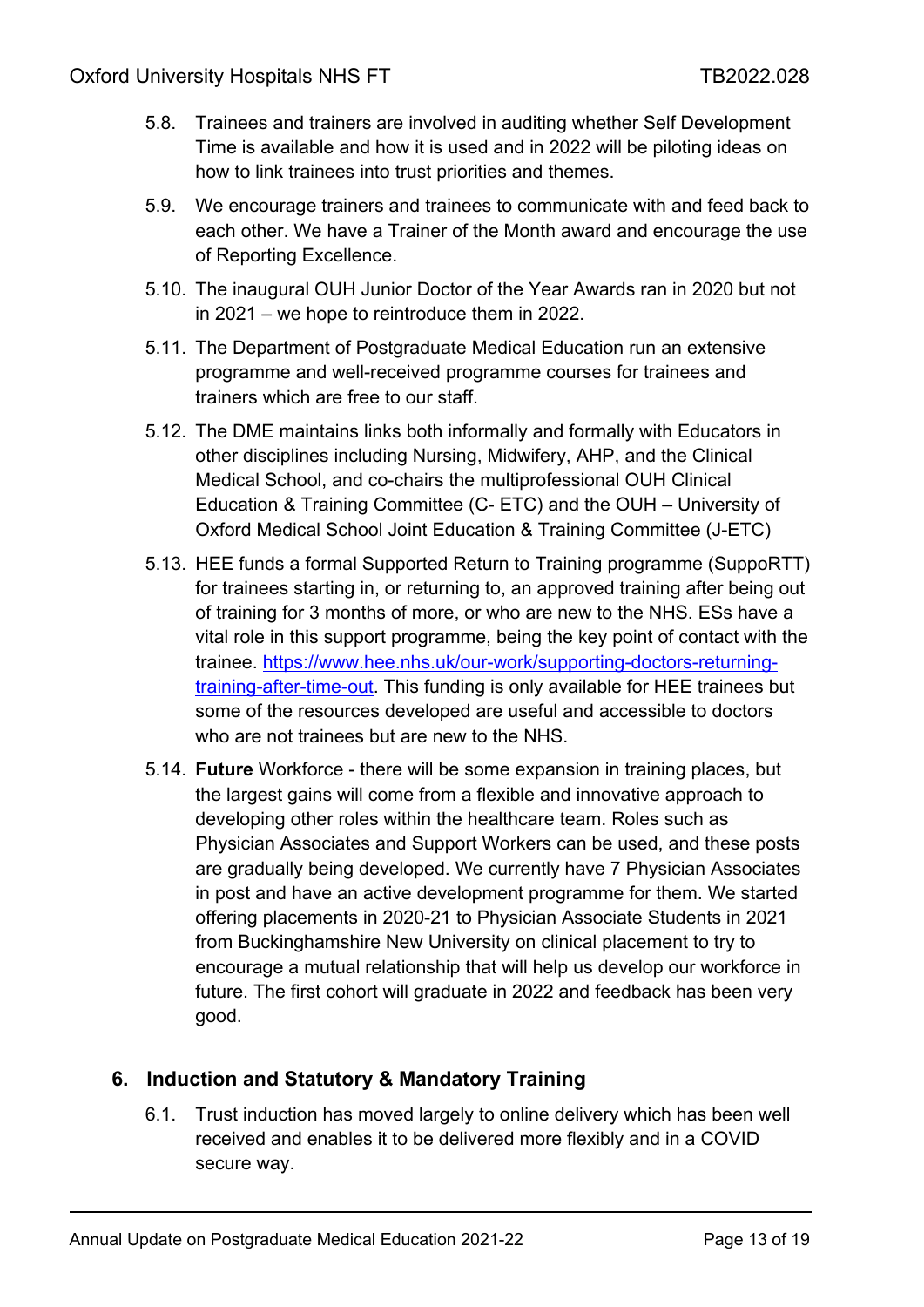- 6.2. All departments have local induction for trainees in place with a designated lead.
- 6.3. For each placement trainees are required to discuss with their supervisor and document in their portfolio with their supervisor that induction has taken place.
- 6.4. New FY1 doctors starting in August receive a week of targeted induction including hybrid learning with a mix of virtual and in person sessions to welcome them to the trust. This includes interactive and simulated modules to introduce them to practice, and several days shadowing the outgoing FY1 in the post they are about to start. In 2021 an additional 5 days of shadowing was funded by HEE and offered to all new FY1s. This will continue in 2022 but only for FY1 doctors new to UK Practice.
- 6.5. Statutory and Mandatory Training for the FY1 starters is included within the Introductory week.
- 6.6. Responsibility for overseeing SMT for doctors remains with their line manager but ESs can remind and support trainees to complete it, and if it is not completed this may affect the granting of study leave or of successful end of year sign-off at Annual Review of Competence Progression (ARCP).

## <span id="page-13-0"></span>**7. Educational Administration and Governance Arrangements**

- 7.1. There are two education centres (George Pickering Centre at the JR site and Terence Mortimer Centre at the Horton). These are run by a Medical Education Manager (MEM), supported by administrative staff across the two sites. The Churchill Hospital does not have an education centre, and this has been recognised to be suboptimal. £2.5M has previously been hypothecated from the SIFT fund to support the building of an education centre on the Churchill site. It is important that the provision of adequate educational facilities to support multidisciplinary teaching and training are factored into any plans for the development of the Churchill estate.
- 7.2. The DME, supported by the MEM, monitors issues arising from local processes and intelligence as well as the GMC and NETs Surveys. They work together with Trust teams and with HoS, TPDs and local Tutors to manage concerns and issues as they arise.
- 7.3. The DME reports to the Board through the CMO and also to the PG Dean for Educational governance and QA issues around the learning environment and support of trainees.
- 7.4. A Postgraduate Medical Education Governance Group (PMEGG) Educational Governance Group chaired by DME meets monthly to discuss education governance matters.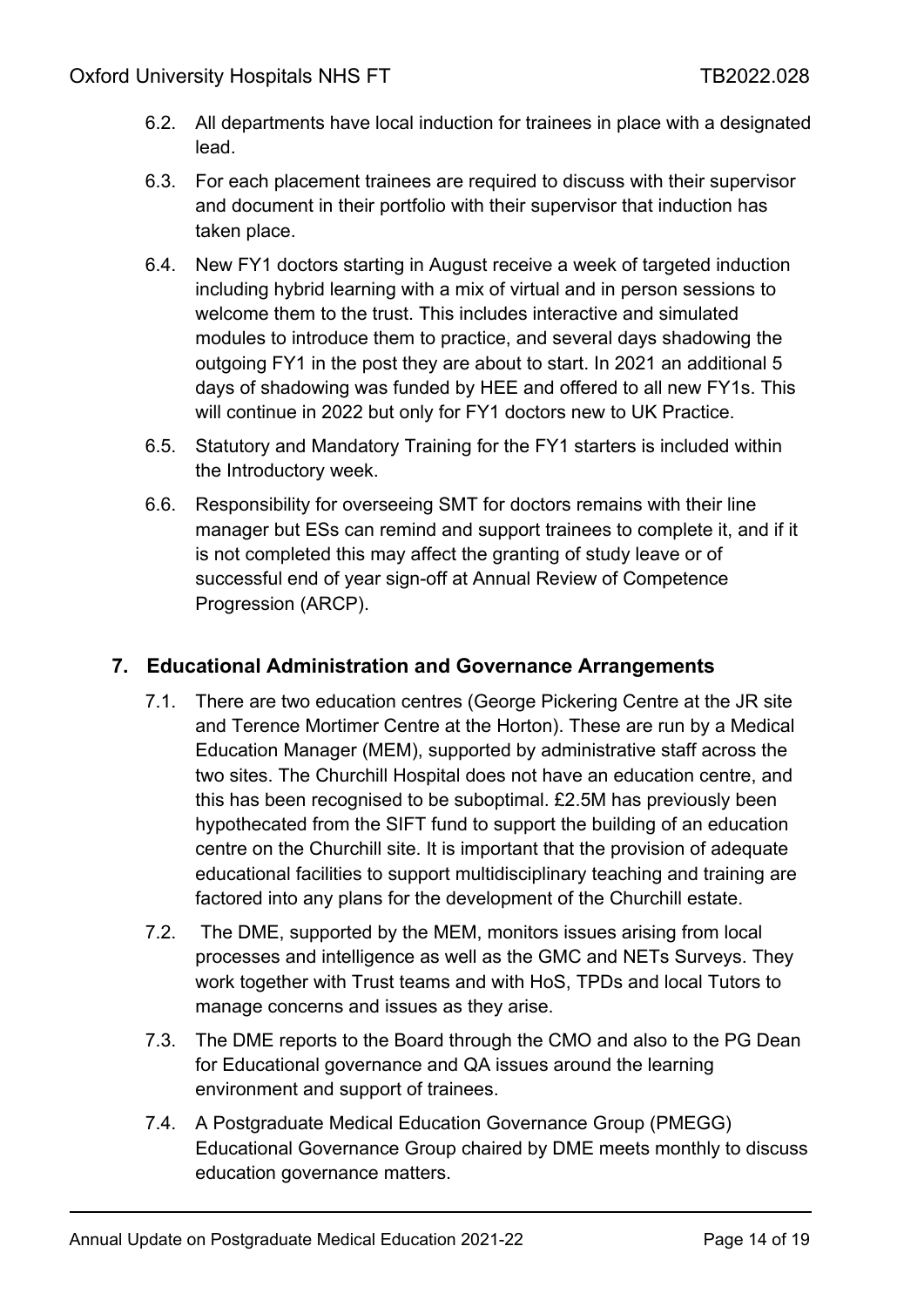- 7.5. Almost a quarter of our trainees are Foundation doctors and a separate Foundation Governance Group (FoGG) meets monthly to discuss and oversee matters specific to Foundation training.
- 7.6. A risk register is held of education issues. National Training Survey results are described in the next section. We also encourage and monitor local feedback so issue can be raised and addressed as they arise and not only in the national surveys. In response to local feedback, we are currently monitoring and supporting some areas, including SEU and Neonatal Unit.
- **7.7. GMC Enhanced Monitoring:** We do not currently have any areas under enhanced GMC monitoring.

## <span id="page-14-0"></span>**8. National Training Survey Results**

- 8.1. The GMC carries out an annual survey of Trainees and Trainers. It had been compulsory for trainees but not for trainers until 2018. As of 2019 It is no longer compulsory for either trainees or trainers, but it still considered good practice for trainees and trainers to contribute. The reports and a results tool are available online in the public domain**.**
- 8.2. GMC National Training Survey 2021 reported that nationally COVID has impacted training significantly. In 2020 temporary changes were made to the curriculums and assessment processes to allow trainees to progress to the next level of their programme, but with a requirement to catch up with missed training competencies in next placements. The NTS showed that a substantial number of trainees were concerned that they still had not had sufficient 'catch-up experience' to meet their required competences. This has placed extra requirements on us as a training provider to individualise experiential learning in placements, and to facilitate extensions or alternate placements where needed.
- 8.3. Simulation opportunities and virtual learning environments have expanded and been well received nationally
- 8.4. In the national report burnout scores were more negative in this year than in previous years.
- 8.5. The detailed survey responses can be explored using the online tool. [ Online results tool [National training surveys -](https://www.gmc-uk.org/education/how-we-quality-assure/national-training-surveys) GMC (gmc-uk.org) ]. It gives access to data about individual trusts and placements which can be searched in different ways e.g., by site, speciality, and programme.
- 8.6. Looking at the OUH year on year data for specialty shows that we continue to demonstrate improvements in many areas. The direction of travel of our survey outcomes over the past 5 years remains that of continuous improvement. We have multiple positive outliers. Posts which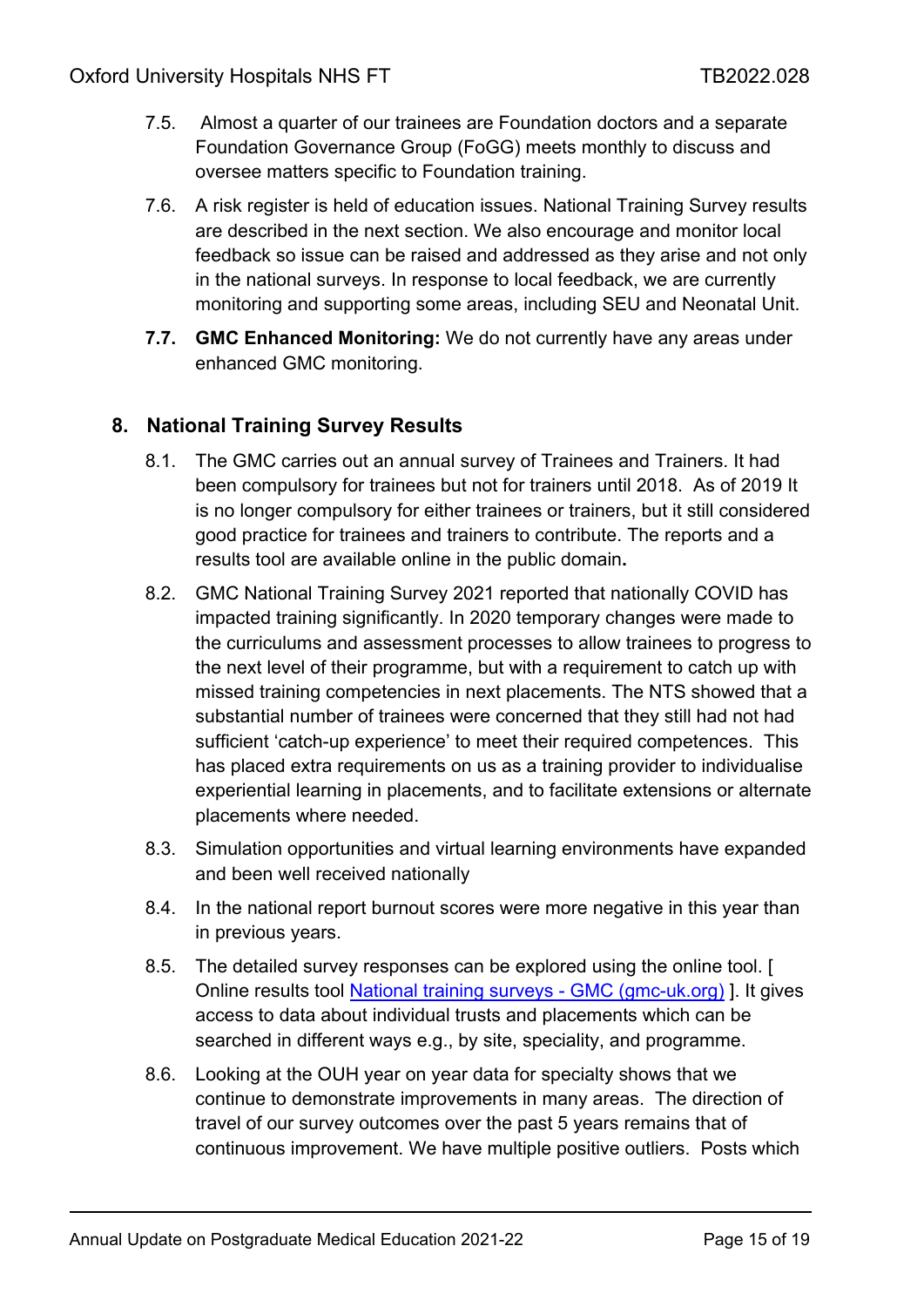have previously been red (negative) outliers in past years are no longer so. We have no current 'triple-red' outliers.

- 8.7. More specialities than ever before have positive outliers in multiple domains. These include Cardiology, Dermatology, Endocrine & Diabetes, Geriatric Medicine, Gastroenterology, General (Internal) Medicine, Haematology, Immunology, Infectious Disease, Interventional Radiology, Neurosurgery, Rehabilitation Medicine, Renal Medicine, Rheumatology, Sports and Exercise Medicine.
- **8.8.** Significant multiple or repeated negative (red) outliers occurred in previous years in medical and clinical oncology. Although these have improved following a detailed action plan put in place last year, some concerns on the NTS still remained in 2021. Further changes have been made and we hope to see still further improvement in this year's GMC National Training Survey.
- **8.9.** Ophthalmology had previously been a multiple red outlier, but this year has been more positive. Service changes have made some types of curriculum aligned training experience more difficult to achieve here.
- **8.10. GMC Trainer Survey Results:** our overall responses were within IQR, but some departments were positive outliers (Cardiothoracic surgery, Histopathology, Infectious Diseases, Plastic Surgery, and others negative (Anaesthetics, Cardiology, Intensive Care Medicine, Obstetrics & Gynaecology). Response rates were relatively low, but we will be working with Schools and departments to engage with trainers to better understand these responses in the coming year
- **8.11. NETS survey:** HEE introduced their own 6-monthly survey in 2019 called the National Education and Training Survey (NETS). This is available for learners in all disciplines and professional groups, including, but not limited to, trainee doctors. It is not mandatory. The most recent NETS took place in late 2021 and results have just been released (Feb 22). [The National](https://www.hee.nhs.uk/our-work/quality/national-education-training-survey)  [Education and Training Survey \(NETS\) | Health Education England](https://www.hee.nhs.uk/our-work/quality/national-education-training-survey)  [\(hee.nhs.uk\).](https://www.hee.nhs.uk/our-work/quality/national-education-training-survey) The OUH data will be reviewed by the Clinical Education & Training Committee (C-ETC)
- 8.12. There is a national piece of work taking place to look at multiprofessional learning environments in maternity services and we will contribute to HEE South East learner focus groups in 2022.

## <span id="page-15-0"></span>**9. Simulation and Technology Enabled Learning (STEL)**

9.1. During COVID there has been a rapid pivot to, and increased provision of, virtual learning environments and technology enabled learning, this has required a huge shift in practice and will require a sustained change in our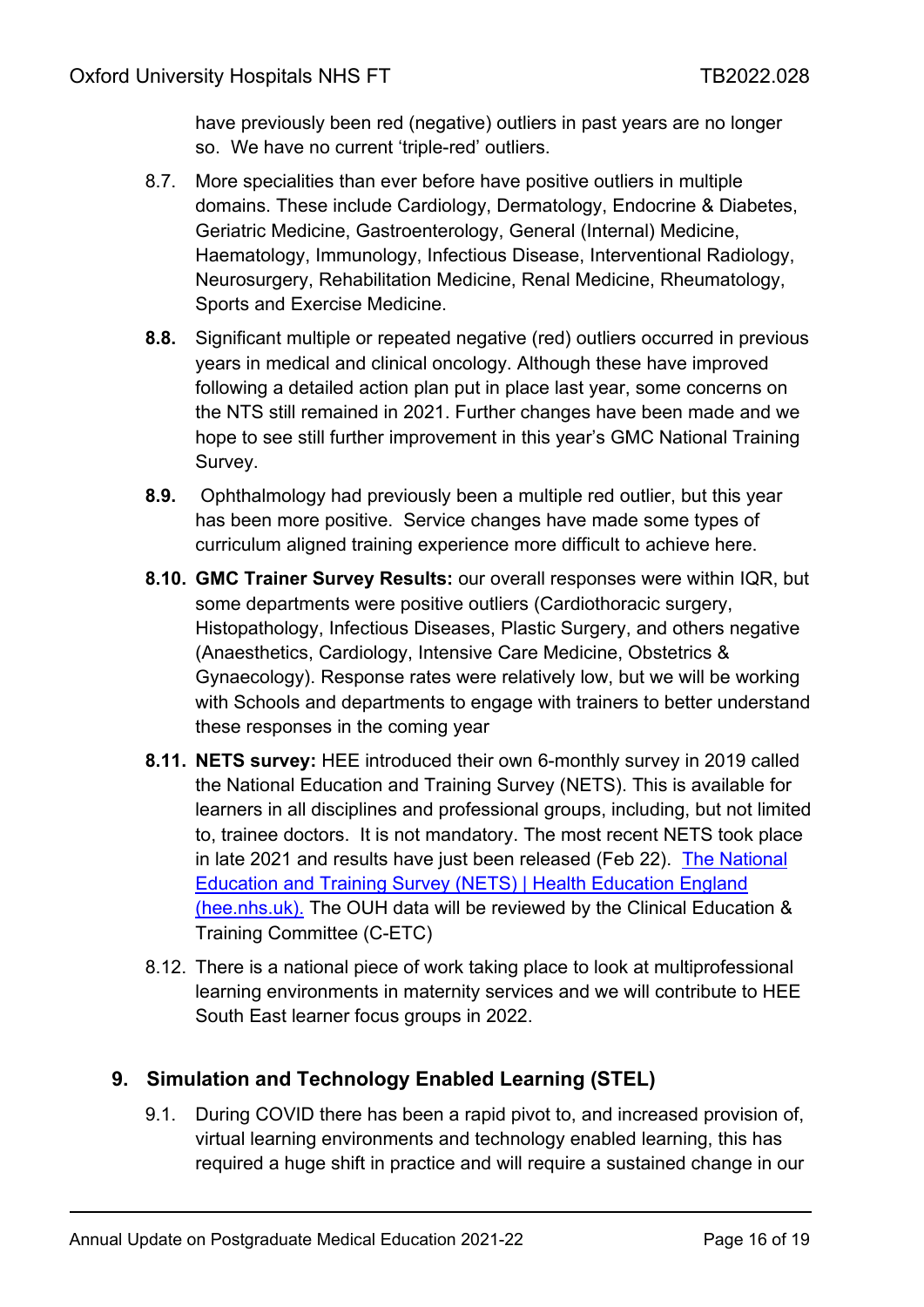pedagogy. In the 'recovery' from COVID SIM and TEL will be important to maximise learning opportunities and help mitigate any skills deficit. We have made successful local bids for equipment and also been allocated some funds from the HEE underspend study leave budget which are specifically for the provision of SIM /TEL projects to HEE trainees. HEE have also provided funding to develop simulation leadership in each programme area. We anticipate there will be ongoing opportunities to bid for funding for STEL related projects.

- 9.2. The Simulation and Technology Enabled Learning (STEL) Tutor was appointed to develop and deliver a strategy to ensure HEE trainees' mandated curriculum requirements and wider needs with respect to Simulation- Based Education (SBE) are anticipated and met within OUH. Work has included:
	- Design of a strategy for effective delivery of SBE for trainees in the OUHT in line with curricular requirements for all the postgraduate schools and with the new national Patient Safety Syllabus
	- The formation of an oversight committee for the delivery of SBE for trainees in the OUHT
	- A scoping project to determine the range of equipment for SBE in the OUHT and the educational estate / clinical areas where it is used
	- A Regionwide SBE working group to develop a strategy for the effective delivery of SBE across Thames Valley

## <span id="page-16-0"></span>**10. Landscape and Horizon Scanning**

- **10.1.** COVID has significantly impacted training. Alongside Service Recovery and People Recovery OUHNFT will need to continue support Training Recovery. Pressures will persist for many months and likely years.
- 10.2. Training Recovery includes extending or personalising training programmes, using STEL and other novel methods of attaining competences and capabilities. Recovery also needs to focus on developing confidence and providing mentorship for trainees at key progression points, particularly as they start their first job as a new doctor or finish their training and take up new consultant roles.
- 10.3. The new HEE Educational Contract has been in place from April 2021 and external governance requirements may change. We are updating our governance and delivery processes to meet the contract requirements but have not yet had an external visit or review. It is likely that we will have to provide a high degree of assurance.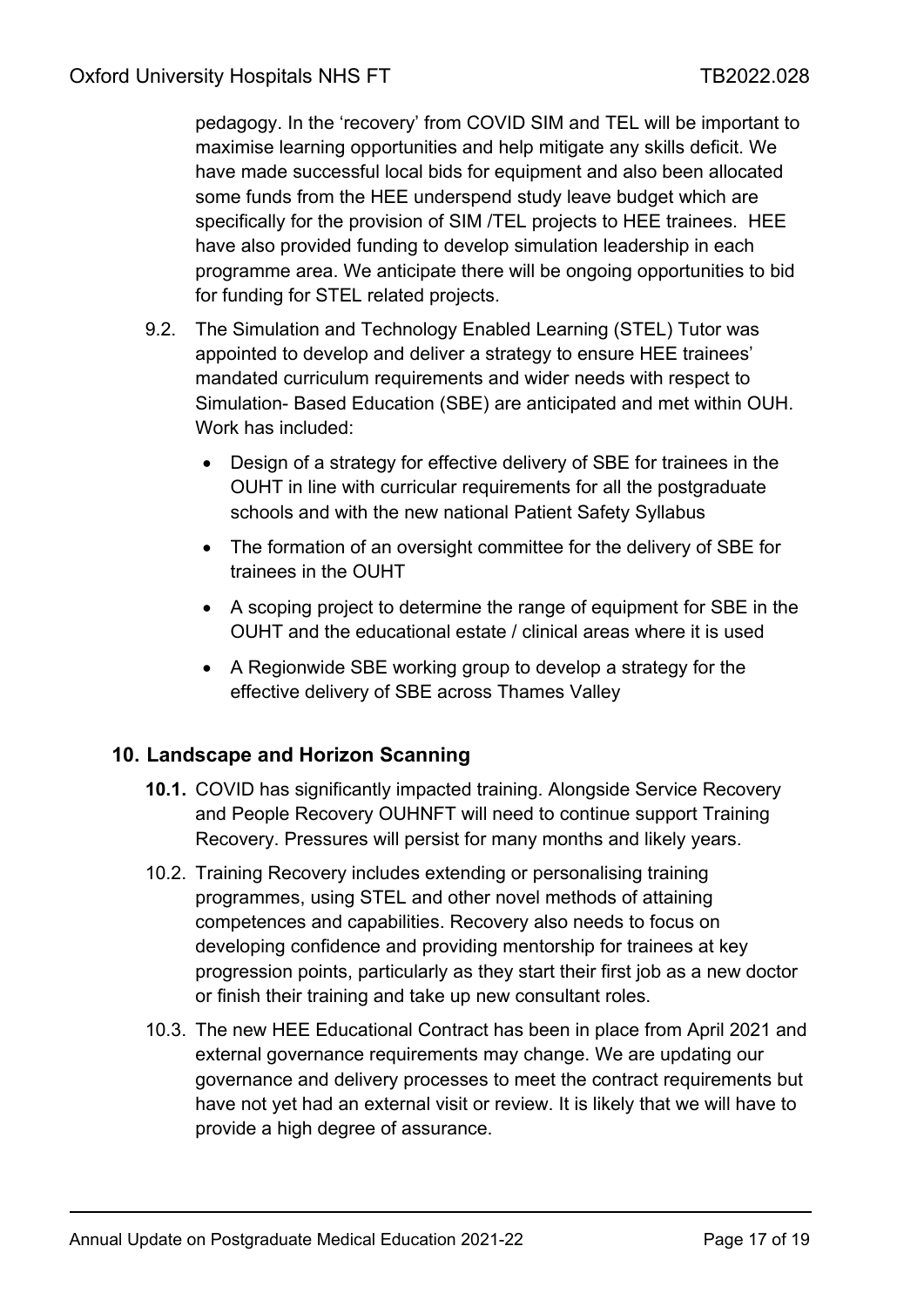- 10.4. In the next year HEE will merge with NHSE/I in reforms that will 'put recruitment, training and retention of NHS staff and digital transformation at the heart of the NHS in England'. It is not yet clear what impact this will have.
- 10.5. The role of the BOB ICS Buckingham Oxfordshire and Berkshire West Integrated Care system and our relationships within it will become more important.
- 10.6. We will build on the OUHFT educational and research excellence brand and collaborate with University of Oxford in educational initiatives such as the new Masters in Medical Education course.
- 10.7. Future Workforce we aim to train more Physician Associate students on clinical placements to support the trust's strategic aim to appoint more Physician Associates within the workforce.
- 10.8. Wellbeing remains a key focus area nationally. It has been recognised that being a junior doctor is intense and challenging and may affect mental and physical health adversely. Several position documents have been published in recent years about the intensity of challenge of the job and the risks to mental health of *all* NHS Staff and Learners. These include Pearson report: NHS staff and Learners Mental Wellbeing Report <https://www.hee.nhs.uk/our-work/mental-wellbeing-report> and the GMC Report: Caring for Doctors, Caring for Patients [https://www.gmc](https://www.gmc-uk.org/about/how-we-work/corporate-strategy-plans-and-impact/supporting-a-profession-under-pressure/uk-wide-review-of-doctors-and-medical-students-wellbeing.)[uk.org/about/how-we-work/corporate-strategy-plans-and](https://www.gmc-uk.org/about/how-we-work/corporate-strategy-plans-and-impact/supporting-a-profession-under-pressure/uk-wide-review-of-doctors-and-medical-students-wellbeing.)[impact/supporting-a-profession-under-pressure/uk-wide-review-of-doctors](https://www.gmc-uk.org/about/how-we-work/corporate-strategy-plans-and-impact/supporting-a-profession-under-pressure/uk-wide-review-of-doctors-and-medical-students-wellbeing.)[and-medical-students-wellbeing.](https://www.gmc-uk.org/about/how-we-work/corporate-strategy-plans-and-impact/supporting-a-profession-under-pressure/uk-wide-review-of-doctors-and-medical-students-wellbeing.) This was an area of focus in the GMCs Annual State of Medical Education & Practice Report in December 2019 and 2020 and developed even further in their most recent report (Dec 2021). Burnout scores are higher than they have been in previous surveys.

## <span id="page-17-0"></span>**11. Conclusions**

- 11.1. This report provides a description of the current situation of the postgraduate medical education training programmes at OUHFT and an overview of their performance against the requirements of HEE and GMC. Overall OUHNFT continues to improve year on year. More of our programmes than ever before have received multiple positive(green) outliers this time and this should be celebrated. We have no areas on GMC enhanced monitoring and no 'triple-red outliers' on the GMC NTS 2021. Some concerns remain in a small number of programmes and action plans are in place.
- 11.2. Individual trainee experiences also need to be attended to and include awareness of equality and diversity concerns. We have instituted more